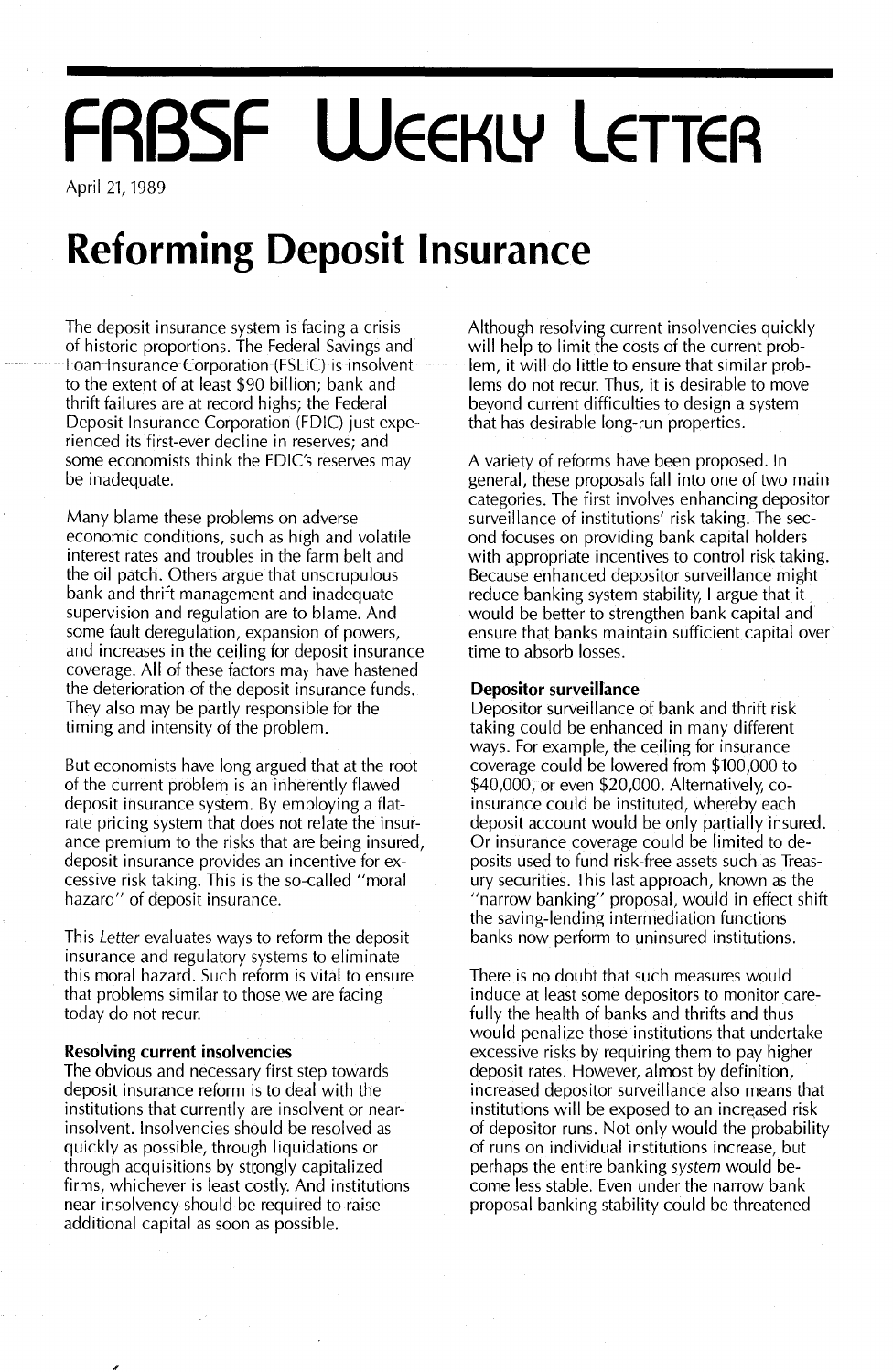## **FRBSF**

since "wide banks," where the actual savinglending intermediation would take place, would have no deposit insurance. A less stable banking system could, in turn, lead to a less stable financial system and economy.

Some proponents of diminished depositor protection argue that scaling back deposit insurance coverage would cause only a *little* more banking instability, and that a little more instability would be a small price to pay for reducing the moral hazard for excessive risk taking. But it is questionable whether there is such a thing as just a little instability-partial coverage might lead to nearly the same degree of instability as no coverage.

#### **Eliminate deposit insurance?**

Others go even further and argue that a run on an individual bank would *not* lead to runs on other banks. They argue that since an increased likelihood of runs would not lead to an unstable banking *system* or an unstable economy, there is no fundamental economic reason for deposit insurance. Moreover, eliminating deposit insurance altogether has the advantage that it eliminates the incentive for excessive risk taking, whereas proposals to merely scale back coverage do not.

The notion that government deposit insurance is not necessary to ensure banking system stability is not universally accepted, even among freemarket economists. And there is contrary theoretical and empirical evidence in support of a centralized deposit insurance system. Thus, it seems unlikely that the debate over whether deposit insurance performs a vital economic function will be resolved any time soon.

Perhaps even more important, proposals to eliminate deposit insurance do not seem to have much popular appeal. The public has grown used to a system in which bank runs do not occur. Neither the public nor the Congress is likely to embrace proposals that solve the deposit insurance problem by increasing the likelihood of runs. This is especially so in light of the history of banking panics and runs in the U.S. prior to the advent of deposit insurance.

In lieu of increased depositor surveillance of institutions' risk taking; some have advocated stronger direct limitations on risk taking. But

most economists argue that such an approach is ineffective when there are strong countervailing economic incentives. It usually is more effective to alter the underlying incentives. In essence, this means that appropriate incentives must be given to those providing non-deposit sources of funds -either equity holders, other liability holders, or both-to police risk taking.

#### **Market-value capital**

One way to change underlying incentives would be to institute risk-based insurance premia. While sound in principle, most economists believe such an approach is currently not feasible. An alternative would be to provide insured institutions with incentive to maintain strong market-value capital positions. Capital provides a buffer to depositors and the insurance funds against fluctuations in the values of bank and thrift portfolios. The more capital, the greater the protection against loss. And higher capital actually *reduces* banks' incentives to increase asset risk. With more of their own capital at risk, bank and thrift owners will be more concerned about potential losses from the risks they take. In contrast, the owners of an institution with very little capital have strong incentives to engage in betthe-bank, go-for-broke strategies since they enjoy all the gains if their investments fare well, but only a fraction of the losses if their investments perform poorly.

For capital regulations to be fully effective, it is essential that capital be measured on a current, or market-value, basis, not on the historical cost, or book-value, basis used now. Market-value capital is the difference between the market values of an institution's assets and liabilities. In essence, this means that regulators need to mark down (or up) the values of an institution's assets and IiabiIities to reflect changes in interest rates and/or credit risk. Marking institutions' assets and liabilities to their current values is essential because it is the current value, not the past value, that determines the insurer's exposure and influences an institution's risk-taking incentives. Market-value capital has the added advantage that it cannot be manipulated to disguise institutions' true financial health as easily as bookvalue measures can.

#### **A market test**

To provide depository institutions with incentives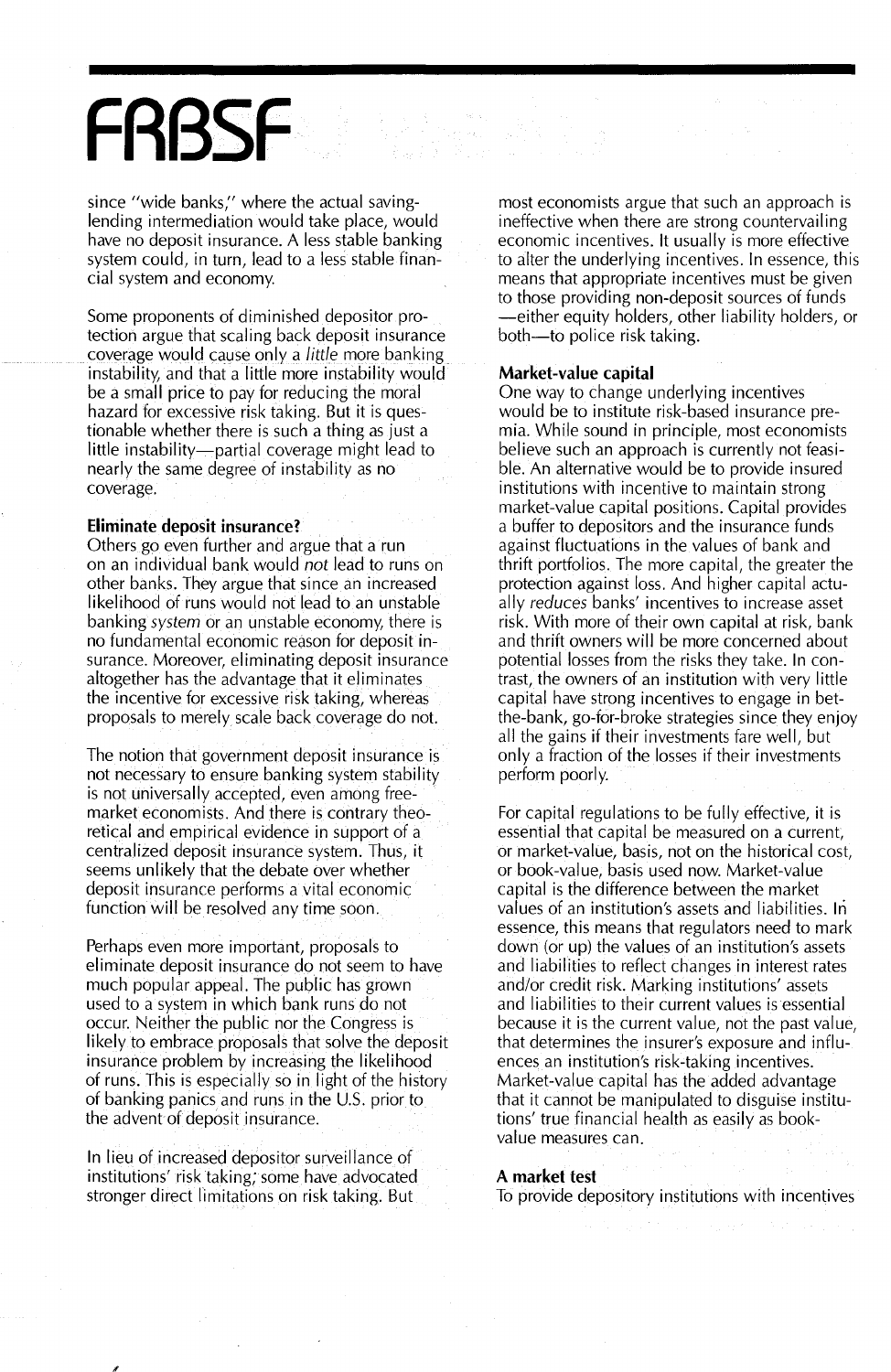to maintain sufficient market-value capital ratios, institutions whose capital fell below some predetermined amount, say, 10 percent, would be subjected to a market test of their solvency. An institution with capital below 10 percent would be required to bring its capital ratio back up to standard within a short time. A market-value solvent institution should have no trouble raising its capital ratio, either by issuing new capital securities or by selling assets and using the proceeds to retire liabilities. Moreover, the possibility that the market might misjudge an institution's true solvency would give it an incentive to hold more capital in the first place.

If the institution could not raise its market-value capital ratio, this would be prima facie evidence that it was market-value insolvent, and regulators would need to take prompt action to liquidate or sell it. There is little economic rationale for allowing insured institutions that are unable to maintain their capital ratios above some prudent level to continue in operation. In fact, allowing them to do so can greatly increase the risk exposure of the insurance fund.

A number of objections have been raised to this type of proposal. However, each of these objections can be addressed. First, many argue that market value capital regulation simply is not feasible, primarily because many of banks' assets are loans for which there are not readily ascertainable market values. However, market participants routinely evaluate the values of banks' portfolios when they purchase and sell bank equity, subordinated debt, and other securities. Thus, while market-value accounting may never be perfect, it need not be so for market-value capital regulation to be effective, as the behavior of private investors in bank and thrift securities seems to attest.

Second, some argue that there may be ethical or even legal problems with giving regulators the authority to close institutions that are not bookvalue insolvent. An alternative would be to grant the insuring agency authority to promptly remove a poorly-capitalized institution's insurance guarantee, giving existing insured depositors a reasonable chance to withdraw their deposits if they so desired. In fact, the FDIC has requested such

authority in its reform proposal. Although such an approach probably would force insolvent (and possibly even some marginally solvent) institutions into bankruptcy, it would not precipitate runs since deposit insurance would remain in force for existing depositors.

Third, it is argued that equity capital is a far more costly source of funds than insured deposits. Consequently, heavy reliance on equity capital could cause the banking industry to become less profitable and shrink. But one of the reasons that equity capital now appears to be more costly is that deposit insurance is underpriced, at least for institutions that are financially weak. And even if equity capital were *truly* more expensive, it is possible to permit institutions to count long-term subordinated debt (which cannot run) as regulatory capital.

A final problem is ensuring that bank and thrift regulators have the incentive and the wherewithal (in the form of adequate reserves) to strictly enforce market-value capital standards. If the current incentives are not deemed sufficient, regulators could be subjected to specific penalties for failure to strictly enforce capital requirements and/or provides specific rewards for strict enforcement.

#### Credible commitment

Strengthening capital requirements and subjecting banks and thrifts to market tests of solvency would provide insured institutions with incentives to maintain strong capital ratios. Such an approach has considerable appeal as a way to reduce the moral hazard of deposit insurance. However, for this or any other reform to succeed, it is essential that bank and thrift regulators credibly commit themselves to strictly follow a policy that alters the risk-taking behavior of bank and thrift managers. Regulatory reform cannot succeed if bank and thrift executives know that they can pursue high-risk strategies and then invoke special exceptions or expect forbearance. In fact, it was just such forbearance that got us into the mess we are in today.

> Michael C. Keeley Research Officer

Opinions expressed in this newsletter do not necessarily reflect the views of the management of the Federal Reserve Bank of San Francisco, or of the Board of Governors of the Federal Reserve System.

Editorial comments may be addressed to the editor (Barbara Bennett) or to the author.... Free copies of Federal Reserve publications can be obtained from the Public Information Department, Federal Reserve Bank of San Francisco, P.O. Box 7702, San Francisco 94120. Phone (415) 974-2246.